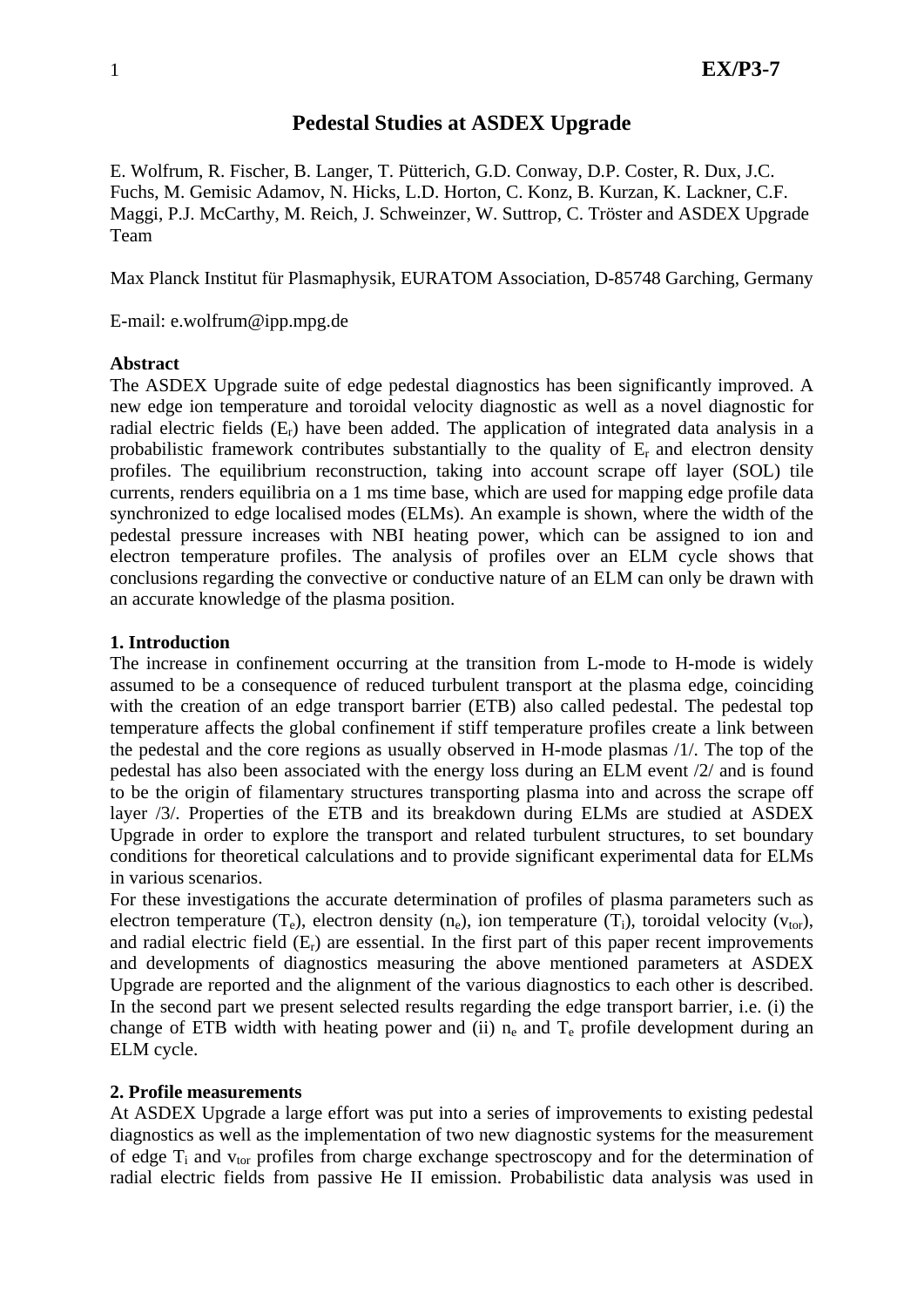several applications: (i) to improve  $n_e$  evaluation from Lithium beam emission profiles, (ii) to evaluate  $E_r$  from passive He II emission, and (iii) for Integrated Data Analysis (IDA). In the framework of Bayesian probability theory the posterior probability distribution function (pdf) is proportional to the likelihood pdf, describing the misfit between the modelled and measured data, and the prior pdfs, describing all additional information /4/. The method of IDA combines data from heterogeneous and complementary diagnostics within a full probabilistic framework to obtain most reliable results. Redundancy of different diagnostics is exploited to provide information for the removal of data inconsistencies.

In the following only recent improvements to diagnostics or new ones are described, while other edge pedestal diagnostics such as Thomson scattering /5/ or Doppler reflectometry /6/ are still important elements of the ASDEX Upgrade edge diagnostic suite.

### **2.1. ne profiles**

The probabilistic data analysis method is applied to analyze the spatially resolved beam emission profiles of the lithium beam diagnostic /7/. The method yields density profiles with a spatial resolution of 5 mm and a temporal resolution of 50 μs. Profiles in the edge region can be fully explored up to a pedestal top density of 8  $10^{19}$  m<sup>-3</sup>. Additionally, IDA was applied to the reconstruction of ne profiles from the lithium beam (LIB) and the DCN interferometry data /8/ to obtain full profiles, i.e. across the whole plasma cross section. Using LIB data only allows inferring the profile up to the pedestal, where the pedestal densities become quite uncertain. Combining LIB and DCN interferometry data gives full density profiles where the pedestal density is robustly estimated. As next step Thomson scattering data will be included in the IDA analysis of an integrated  $n_e$  profile. Figure 1 shows  $n_e$  profiles resolving an ELM with pedestal top uncertainties largely reduced due to IDA of LIB and DCN diagnostics.



Figure 1: Electron density profiles (AUG #22561) resolve ELMs with 50 μs temporal and 5 mm spatial resolution. Pedestal top uncertainties are largely reduced due to integrated data analysis of Libeam and DCN interferometer diagnostic.

#### **2.2. Te profiles**

A 60 channel super-heterodyne radiometer for the measurement of second harmonic X-mode ECE is employed along a horizontal line of sight near the tokamak mid plane. The system yields radial  $T_e$  profiles with spatial resolution  $\sim 10$  mm, and has recently been upgraded with a new data acquisition system with sampling rate 1 MHz /9/. The original data acquisition with sampling rate 31.25 kHz has been retained in parallel for validation. The fast data acquisition allows measurements of plasma phenomena on the MHD timescale, such as neoclassical tearing modes or ELMs, as well as studying filamentary structures which can also be observed in the inter-ELM phase (see figure 5).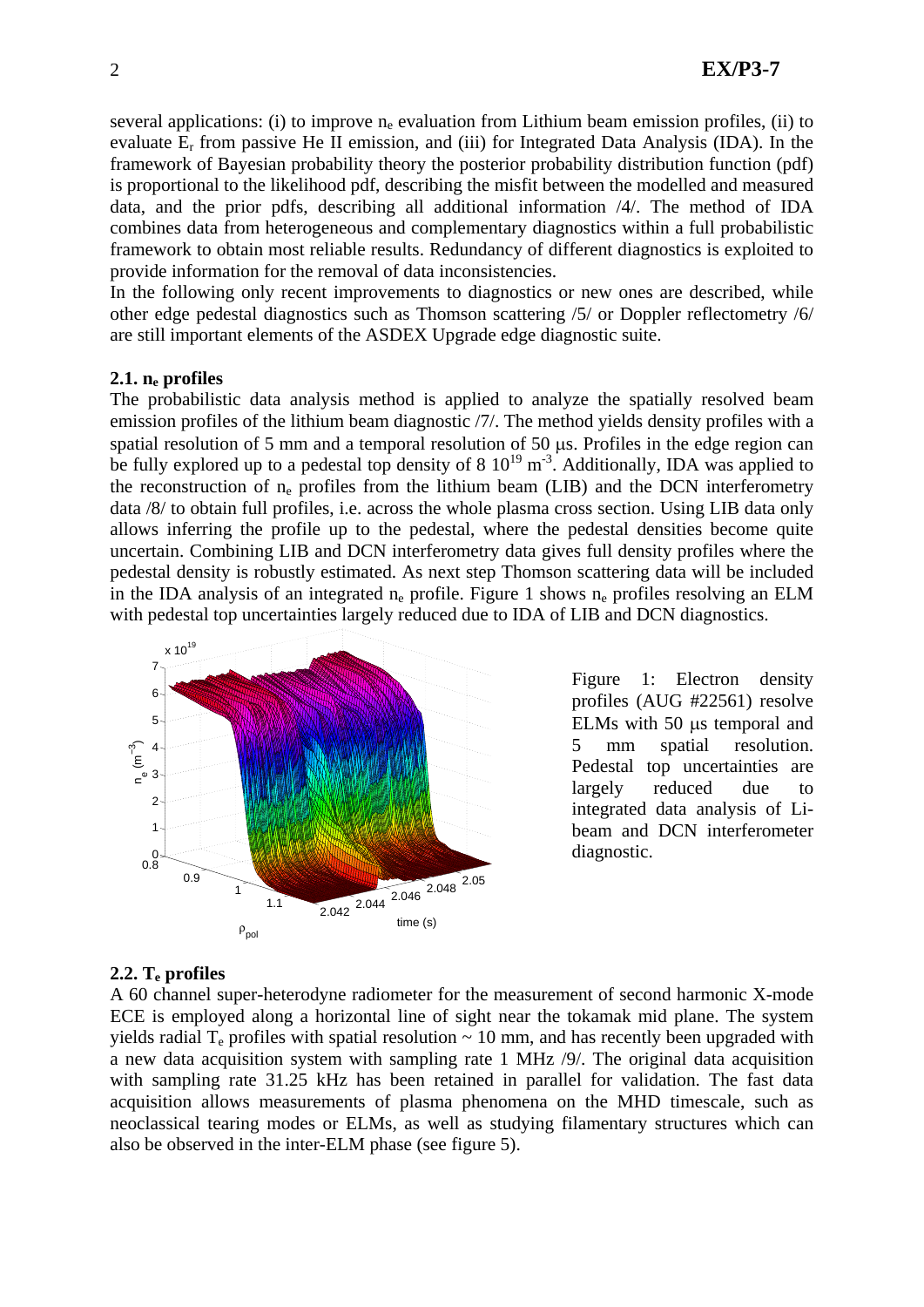#### **2.3.**  $T_i$  and  $v_{tor}$  profiles

A new diagnostic based on charge exchange recombination spectroscopy on one of the heating beams has been installed with the aim to resolve the plasma edge in H-mode discharges /10/. Great care had to be taken in order to obtain the best possible spatial resolution, minimizing the spatial extent of the emitting volumes for each line of sight (LOS). In toroidal viewing geometry a separate mirror for each LOS is used. Each of the 8 LOS is equipped with three optical fibres with 400 μm diameter. The light of the fibres is dispersed by a high throughput spectrometer ( $f/4$ ,  $f=280$  mm) equipped with a frame transfer CCD with electron multiplying readout. 15 channels (a subset of the 24 fibres) are recorded with a repetition time of 1.9 ms. Spectra of C VI or B V are fitted with two Gaussians to take into account passive components, the width of the active component yielding  $T_i$  and the line shift the toroidal velocity of the impurity ions. For profile shapes which exhibit a large gradient in intensity the radial resolution of these measurements is strongly enhanced compensating the detrimental effect of plasma curvature within the observed beam width. Moreover, best radial resolution is achieved by the routinely applied radial sweep of the plasma by  $\sim$ 2 cm, thereby moving the edge region through the view of the LOS.

#### **2.4. Er profiles**

A new method to determine the radial electric field at the plasma edge has been developed which is based on passive spectroscopy of the He II line at 468.57 nm. The optical head of the Lithium beam diagnostic is used probing the plasma nearly poloidally. The observed spectra are modelled taking into account the relevant atomic processes leading to the occupation of the  $He^+(n=4)$  state as well as the forces which act on the emitting particles, such as the force due to the radial electric field and the diamagnetic force due to the pressure gradient. The corresponding drift velocities  $v_{ExB}$  and  $v_{dia}$  as well as  $v_{tor}$  are used to calculate the spectrally resolved He II profile at 100 positions along each LOS which are subsequently integrated to yield a line integrated He II spectrum. The line integrated spectrally and temporally resolved data are modelled and the radial electric field is calculated by means of an IDA approach applying Bayesian probability theory /11/. Input from other sources includes the equilibrium,  $n_e$  and  $T_e$  profiles, the photon emission coefficients, and  $v_{tor}$ , the latter being constructed from the outermost data points of the core CXRS system  $(0.9 < \rho_{pol} < 0.95)$  and decreasing to 0 at  $\rho_{\text{pol}} = 1.1$  with a similar shape as the T<sub>i</sub> profile. Estimates of the profiles of E<sub>r</sub>, T<sub>He+</sub> and  $n_{\text{He+}}$ and the corresponding errors are obtained from the maximum and width of the posterior pdf, respectively.

#### **2.5. Profile alignment**

In order to obtain consistent profiles across the whole ETB and to reduce the uncertainty in position as given by the various diagnostics, the profiles are combined. As the ETB is only  $\sim$ 10-20 mm wide, it is important to achieve a relative positioning of the various diagnostics to better than 3 mm. In H-modes, where steep gradients allow an accurate relative positioning, the profiles of the various diagnostics are selected temporally relative to the occurrence of ELMs (ELM synchronized).

The various diagnostics are distributed over different toroidal and poloidal locations, and the respective profiles are mapped to the midplane. As the Thomson scattering diagnostic provides  $n_e$  and  $T_e$  measurements from the same scattering volumes, it is highly important for the alignment of  $n_e$  and  $T_e$  measurements of other diagnostics, such as ECE and Lithium beam. In the context of this paper we always refer to the edge setting of the ASDEX Upgrade Thomson scattering diagnostic (YAG) /12/. Especially for modelling transport in the transition region of closed flux surfaces to the scrape off layer (SOL) the determination of the separatrix position is essential. The electron temperature at the separatrix is linked to the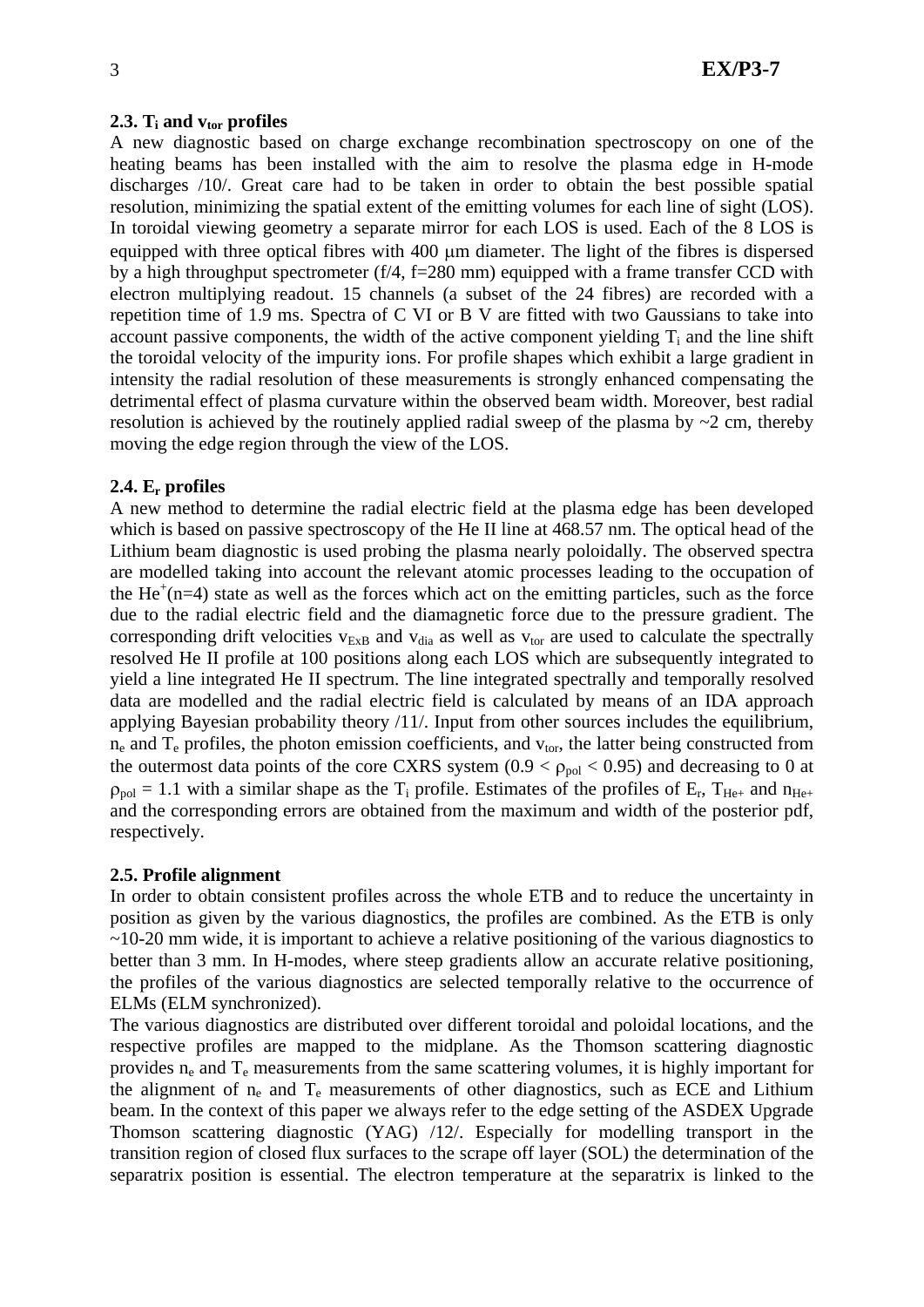power flux across the separatrix due to the strong dependence of the parallel conductivity on Te. The separatrix temperature can be estimated with a simple two-point model /13/ with an accuracy of ~3 mm in discharges with steep profiles, and depending on the heating power of the discharge  $T_e^{sep}$  lies between 70 and 140 eV for H-modes. This is used to determine the separatrix position more accurately than available from equilibrium reconstruction. For relative alignment of all diagnostics we start with setting  $T_e$  (YAG) to fulfil the condition for T<sub>e</sub><sup>sep</sup>. The ECE data are then aligned to the YAG data in the upper ETB region, where second harmonic X-mode emission is optically thick. n<sub>e</sub> profiles from the Lithium beam are then aligned to the measurements of Thomson scattering, the latter building the connection between  $T_e$  and  $n_e$  profiles. Relative positioning of edge CXRS data with an accuracy of 2-3 mm is done such that the steep  $T_i$  gradient region coincides with that of the  $T_e$  measurements.



Figure 2: ELM synchronized (3.5 - 0.5 ms before ELM) profiles of  $n_e$ ,  $T_e$ ,  $T_i$ ,  $v_{tor}$  and Er taken during a radial shift of the plasma (# 23227, 3.3-3.6s).

vtor profiles stem from the same diagnostic as Ti, so that both profiles have fixed positions relative to each other. Er profiles are reconstructed with a set of  $n_e$  and  $T_e$ profiles as input and consequently have a fixed radial position relative to these.

Figure 2 shows an example of well aligned ELM-synchronized profiles for ne (Thomson scattering and Li-beam), Te (Thomson scattering and ECE: Note the strong shine-through from relativistically downshifted emission from the plasma core, which is not reabsorbed in the SOL because of its low optical depth.),  $T_i$  and  $v_{\text{tor}}$  during a radial shift of the plasma by 2.5 cm in discharge #23227. Only data which lie in the time window of -3.5 to -0.5 ms before an ELM are chosen. Additionally, one  $n_e$  profile derived by IDA (LIB + DCN) at  $t = 3.408$  s is plotted together with its uncertainties. The inter-ELM  $E_r$  profile is derived from data at t = 3.7 s averaged over 100 ms, which is a phase in the discharge without radial shift but still the same plasma conditions. Details of this discharge will be given in the next section.

The grey bar denotes the uncertainty in the separatrix position. In the ETB zone just inside the separatrix the data exhibit excellent radial resolution and low uncertainties. In the near SOL the data are more fragmented for various reasons: edge Thomson data show a large scatter in the data due to the filamentary structure of the plasma, while the Lithium beam data cannot resolve fast fluctuations. The edge CXRS diagnostic does not deliver information in the SOL, as the impurity ion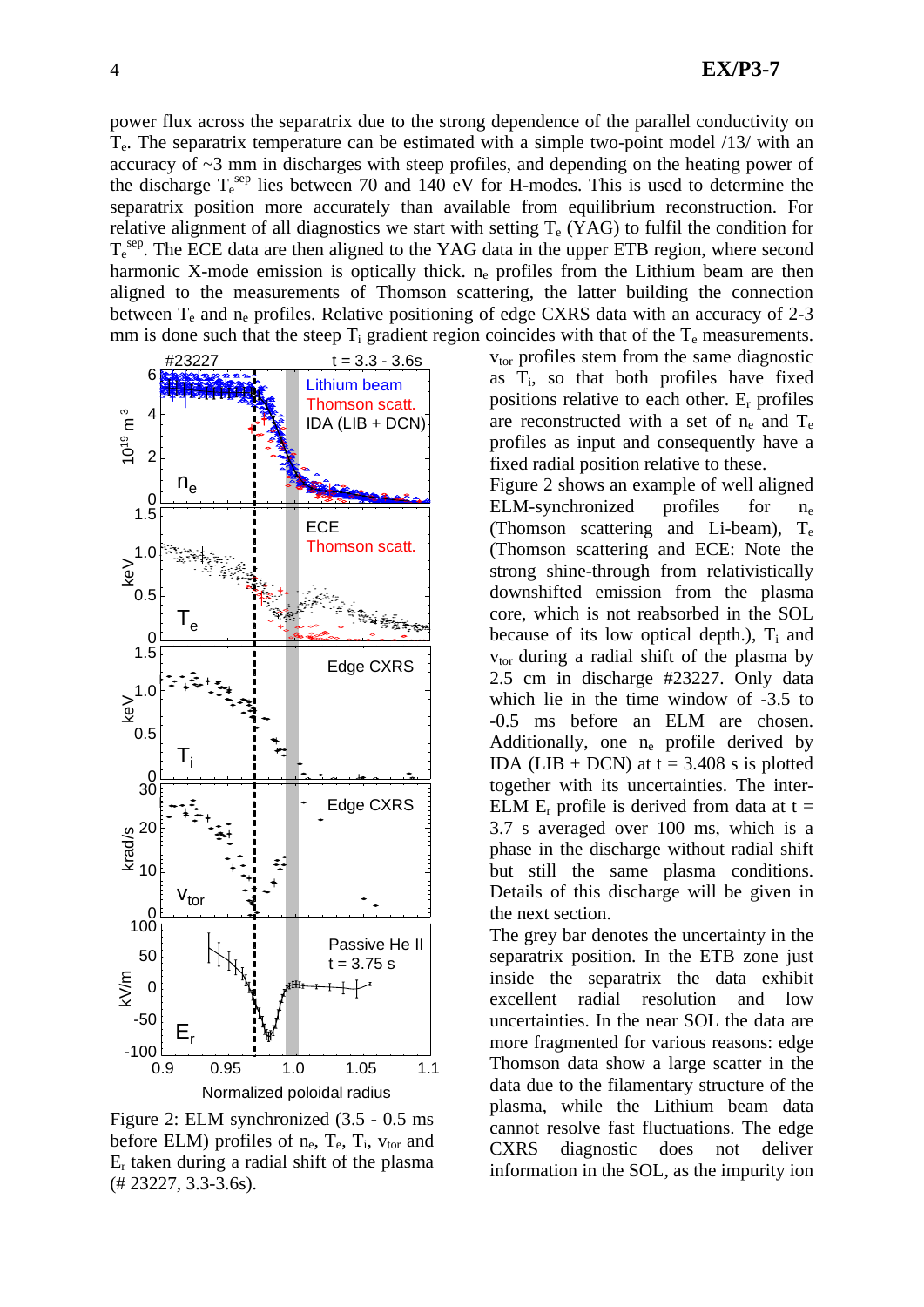density (here  $B^{5+}$ ) drops rapidly. E<sub>r</sub> profiles can only be derived in the region of He II emission, i.e. for  $T_e > \sim 20$  eV. With all profiles aligned we can make several observations: 1.) The ETB width is narrower for  $n_e$  than for  $T_e$  and  $T_i$ . 2.)  $T_e$  and  $T_i$  barrier widths are similar. 3.)  $T_i$  at the separatrix is larger than  $T_e$  by about a factor of 2.4.) The position of the dip in  $v_{tor}$  corresponds to the position of the 'knee' at the pedestal top in the  $n_e$  profile as indicated by the dotted line, i.e. we find evidence for strong inversed shear of toroidal rotation in the region with steep gradients in the n<sub>e</sub>,  $T_e$  and  $T_i$  profiles. 5.) The position of the dip in  $E_r$ corresponds to the maximum of  $\nabla p_i/n$ . If  $\nabla p_i/n$  were the determining term for E<sub>r</sub> in the radial force balance, a minimal  $E_r$  of -80 kV/m at  $\rho_{pol} \sim 0.985$  would have to be expected for this discharge. Note that for the determination of  $E_r$  a continuously decreasing  $v_{tor}$  profile is taken, so that inclusion of the increase in  $v_{tor}$  in the ETB region is estimated to give a correction of  $\sim$ +10 kV/m. Future work will include measured  $v_{tor}$  profiles as shown in this figure.

### **3. Example for ETB width development with increased NBI heating power**

An inter-machine comparison has shown /14/ that the variation of the pedestal parameters is continuous, as the input power is increased. The pedestal top pressure is found to increase moderately with net input power as  $p_{\text{PED}} \sim \overline{P_{\text{NET}}}^{0.31}$ . As an example for the profile development with increased NBI heating power discharge #23227 was chosen. The main plasma parameters are  $I_p=1$  MA,  $B_f=2.5T$ , and line averaged n<sub>e</sub> between 6 and 7.5 10<sup>19</sup> m<sup>-3</sup>. Significant time traces are shown in figure 3: while electron cyclotron heating was kept constant at a level of 1.2 MW, NBI heating was ramped up in three steps from 5 MW to 7.5 MW to 10 MW. At the end of the 5 MW phase, gas fuelling was set to zero, leading to improved confinement in the high power phases /15/ as well as to a reduction of the ELM frequency from  $\sim$ 120 Hz (t<2.5s) to 80-90 Hz (t >2.5s). Three radial shifts of the plasma were carried out to improve the spatial resolution of the edge diagnostics. In figure 4  $n_e$ ,  $T_e$  and  $T_i$ profiles for the three phases with different heating powers are shown, which are derived from fits to ELM synchronized data collected during the radial shifts of the plasma: in black for 5 MW from 2.1-2.35s, in blue for 7.5 MW NBI from 3.0-3.6s, in red for 10 MW from 4.9-5.2s. Only data which are collected -3.5 ms to -0.5 ms before an ELM were considered, the alignment procedure described in section 2.5 was applied and a modified hyperbolic tangent curve was fitted to the data /16/.

While the pedestal widths hardly change from 5 MW to 7.5 MW heating power, which coincides with an increase in pedestal top pressure at reduced  $n_e$ , at 10 MW the pedestal width is clearly increased due to wider  $T_e$  and  $T_i$  profiles. Typical for beam fuelling only, the n<sub>e</sub> profiles hardly change from 7.5 MW to 10 MW NBI heating power /17/, whereas the larger densities across the whole ETB at 5 MW are due to the substantial gas puff during this phase of the discharge.

Also shown in figure 4 are the ratios of gradient lengths  $L_x$  ( $L_x = |1/x dx/dR|^{-1}$ ) of density to temperature, i.e.  $\eta_{e,i} = L_{ne}/L_{Ti,e}$ . Previously,  $\eta_e$  was shown to be around 2 /18/ in the ETB region for 'clean' type-I ELMs, which is also found in the case of 7.5 MW NBI heating power with  $\eta_e = 1.8$ . For the other two cases, i.e. 5 MW with substantial gas fuelling and 10 MW without gas fuelling,  $\eta_e$  is found to be around 1.2 at 0.985 <  $\rho_{pol}$  < 0.995. For all three heating levels  $\eta_i$  is lower than  $\eta_e$ , but they assume more and more similar values as the heating power is increased. The values for η have also been determined with density and temperature profiles shifted against each other within our uncertainty of 3 mm. The values for  $\eta_e$  and  $\eta_i$ stay between 0.8 and 2 in the steep gradient region of the ETB, with  $\eta_i$  always lower than  $\eta_e$ . This is consistent with the assumption that the electron drift wave is the dominant mode at the plasma edge /19/. As the threshold for ion temperature gradient (ITG) modes lies around  $\eta_i = 1$ /20/, only a small shear flow is sufficient to suppress such modes. With radial electric fields as shown in figure 2, ITG modes will be completely suppressed in the ETB region.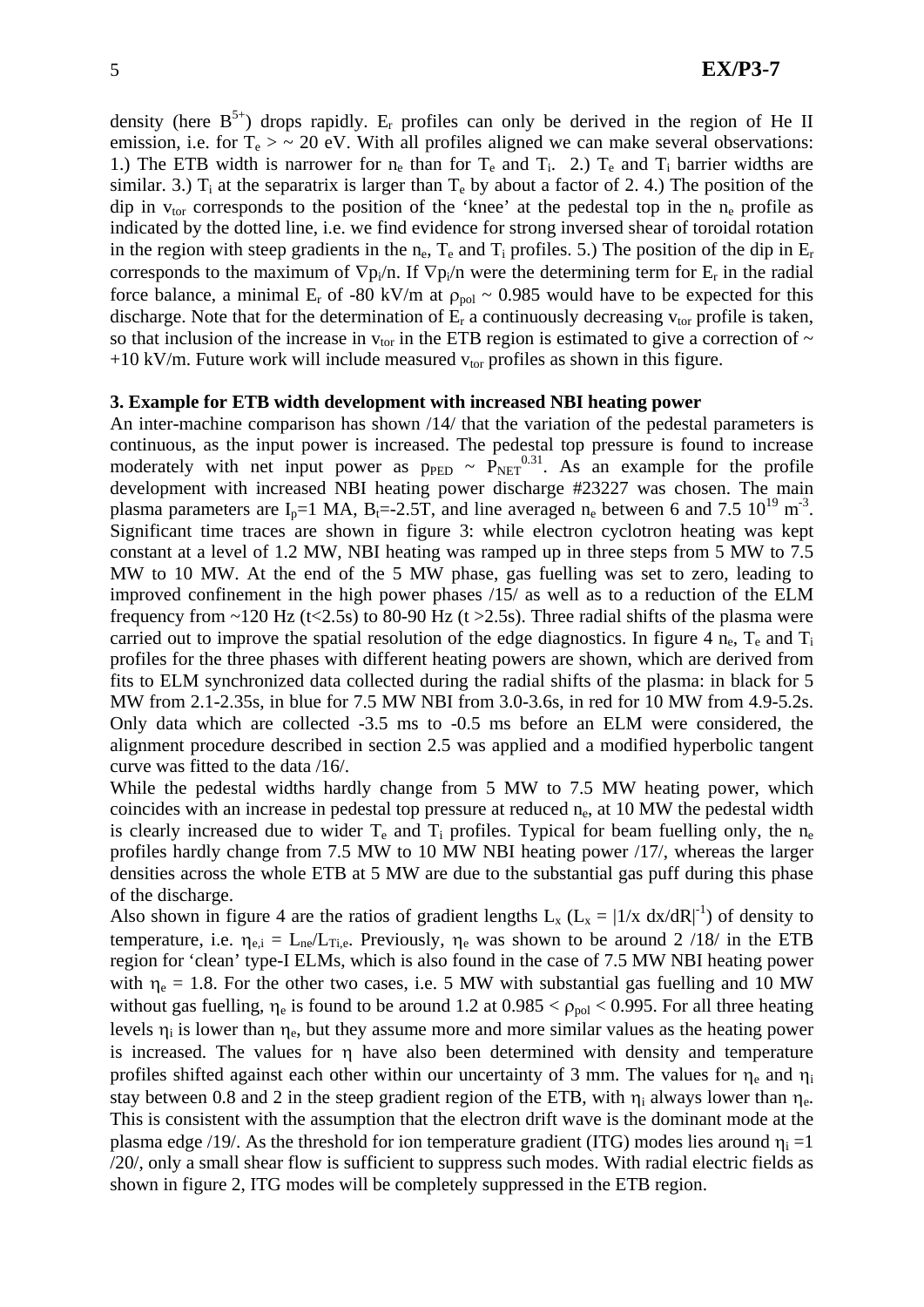



Figure 3: Time traces of discharge #23227 with (from top to bottom): plasma current  $(I_p)$ , plasma energy  $(W_{mhd})$ , neutral beam heating power (NBI), electron cyclotron heating power (ECRH), radiated power (Prad), line averaged density from DCN measurements (H-1, central channel, and H-5, edge channel), gas flow,  $H_{\alpha}$  radiation in the divertor, and separatrix position.



#### **4. ELM resolved measurements**

Edge profile analysis across an ELM cycle has been carried out at ASDEX Upgrade analyzing data from profile reflectometry /21/ and Thomson scattering /22/. Electron density profiles from IDA exhibit largely reduced pedestal top uncertainties with profiles integrated over 50 microseconds. Together with the fast ECE diagnostic (1 MHz) and equilibrium reconstructions on a millisecond time base, a new quality of datasets is available for investigations of fast events such as ELMs. In the following the temporal evolution of profiles during one ELM is shown, with a pedestal top collisionality (calculated for  $\rho_{\text{pol}}=0.95$ )  $v^* \sim$ 0.2 and  $q_{95} = 4.7$ . From previous investigations /23/ as well as from the time traces of T<sub>e</sub> alone, as will be shown, we would expect that this ELM would carry a considerable amount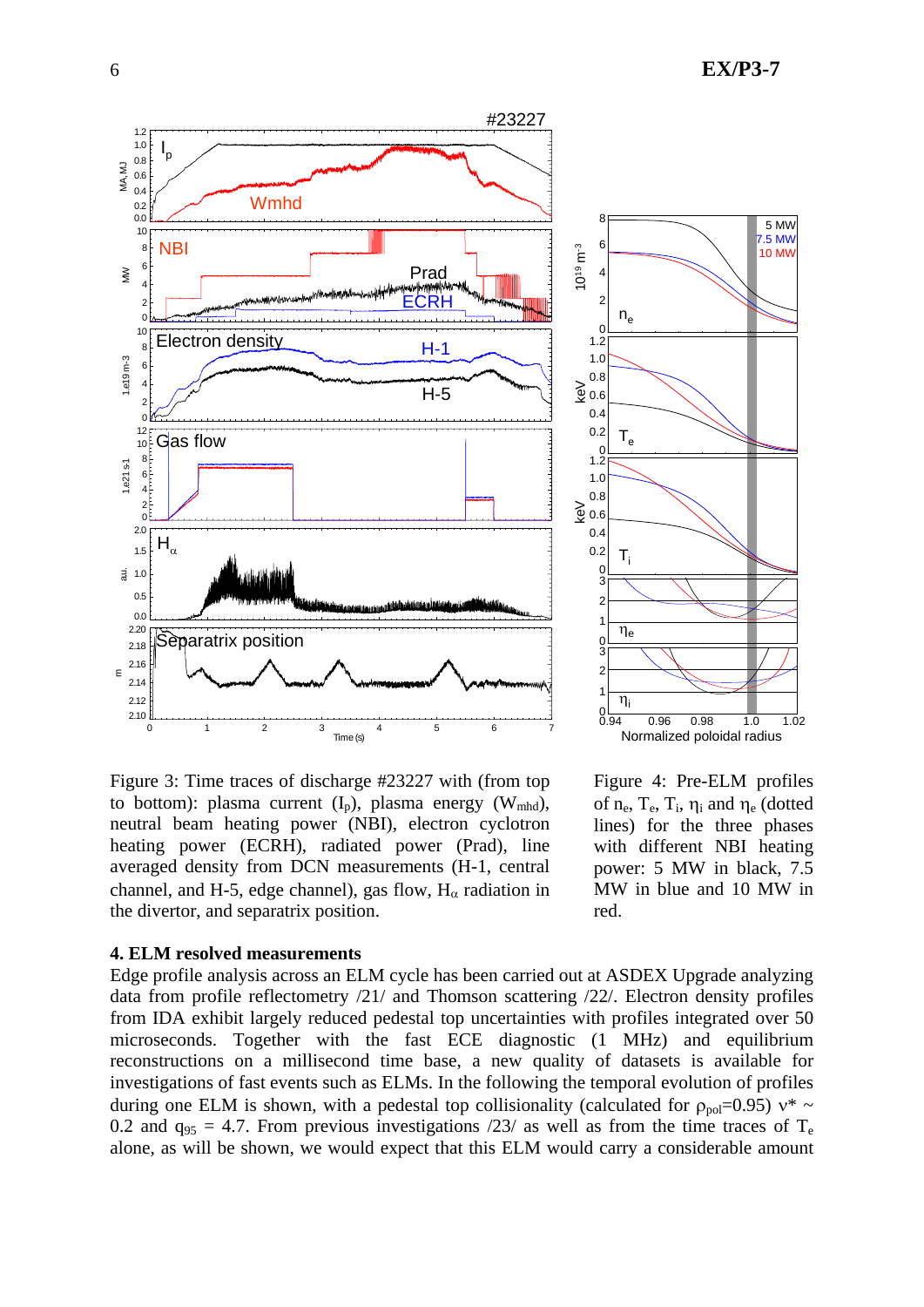of conductive losses. Detailed analysis, taking into account the complex changes in equilibrium and the concurrent reduction in plasma size, reveals a different picture.

In the top two frames of figure 5 time traces of  $n_e$  (LIB) and  $T_e$  (ECE) of three channels situated in the ETB region are shown. The chosen time span includes two type-I ELMs. The channels of  $n_e$  radially match the ones of  $T_e$ . The  $n_e$  time traces show that with the ELM crash the ne ETB gradient virtually disappears, slowly recovering afterwards within 5-6 ms. The middle  $T_e$  time trace (channel 47) is one of the new 1 MHz ECE channels, whereas the other two are from the old 32 kHz system for comparison. The 1 MHz channel is noisier due to the higher bandwidth of plasma black-body fluctuations. Also shown is one magnetic signature, the positions of inner and outer separatrix, as well as the poloidal currents from shunt measurements in the outer divertor target plates, Ipolsola. An equilibrium reconstruction with a 1 ms temporal resolution taking into account the target plate currents /24/ was used to derive  $n_e$  profiles (IDA with LIB and DCN) and  $T_e$  profiles from ECE. For three timepoints during the ELM cycle the profiles are plotted in figure 6.  $t_1$  is in the middle of the ELM cycle,  $t_2$  2 ms before the ELM crash and  $t_3$  2.5 ms after the ELM crash.



Figure 5: Time traces spanning two ELM events of discharge #23418: three  $n_e$  channels (LIB), three  $T_e$ channels (ECE), one Mirnov coil (magnetic), outer separatrix position, inner separatrix position, and shunt measurements of poloidal currents in the outer divertor (Ipolsola).



Figure 6: Mapped profiles of  $n_e$  (top) and  $T_e$  (bottom) for the three times as indicated in fig. 5: red:  $t_1$  (in between ELMs), black:  $t_2$  (before ELM), blue:  $t_3$  (after ELM).